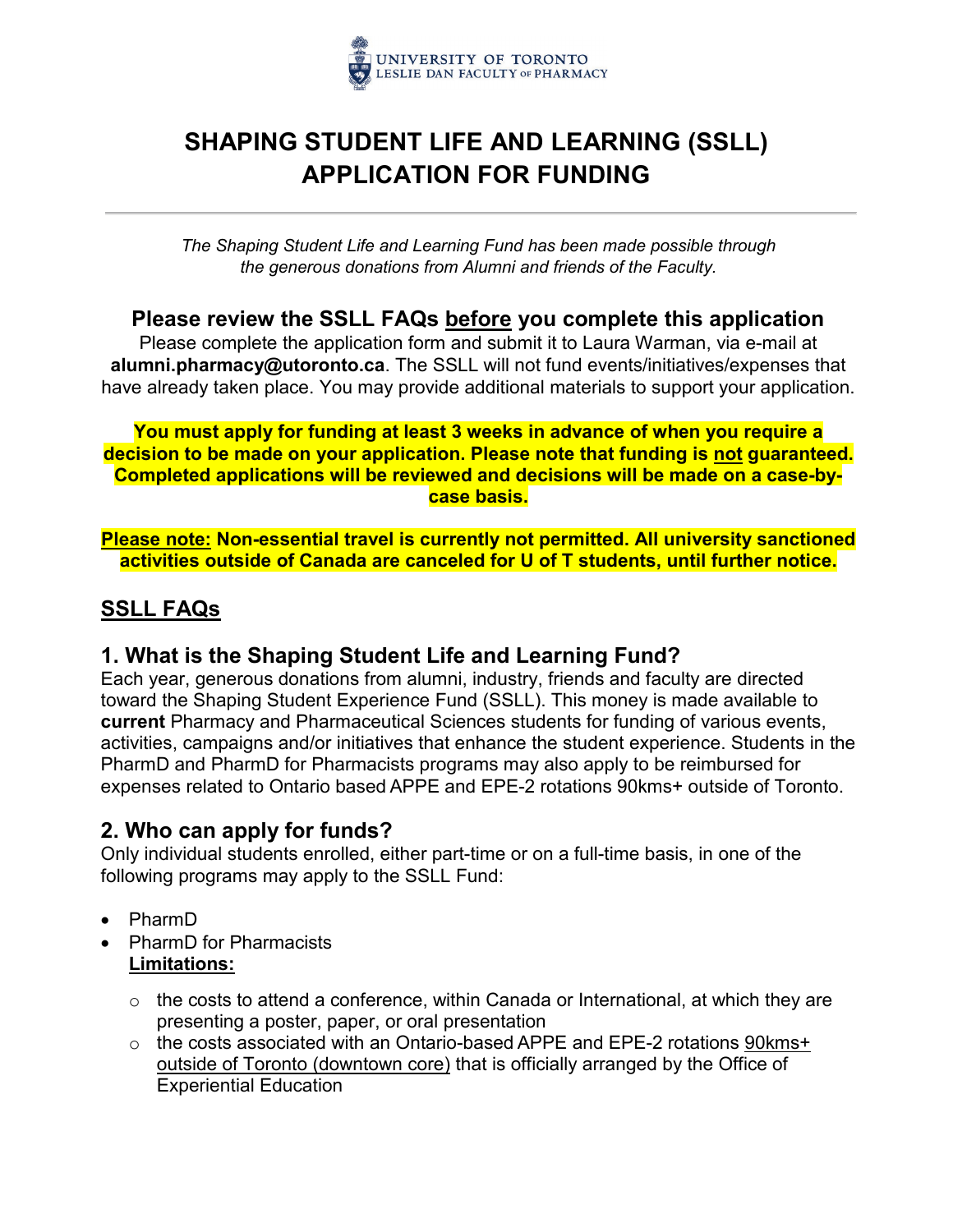

- $\circ$  the costs associated with an International APPE rotation that is officially arranged by the Office of Experiential Education **\*See note at top of application re: international travel**
- Graduate Programs including MSc, MScPhm, and PhD

**Please note:** 1) For the PharmD program, all requests for funding **for student clubs** and events arranged by student clubs must be made through the Undergraduate Pharmacy Society, who will submit the request to the SSLL Committee on their behalf, 2) Club requests for Graduate programs should be made directly to the SSLL Committee.

## **3. Is there a limit to how much one can request?**

**The SSLL Committee will not fund single requests above \$5,000.** Amounts awarded will simply depend on the merits of the request and the amount of funding that is available at the time. The SSLL Committee reserves the right to reject any request based on our budget.

### **Certain types of initiatives funded through the SSLL have predetermined funding**

**limits.** This is to ensure equity in amounts received by each student and prudence in spending by the student.

#### **Funding Limits:**

- PharmD, PharmD for Pharmacist, MSc, MScPhm, and PhD students may submit **one SSLL application during their degree** to request funding to present at a conference; a maximum of \$1,000 will be awarded for direct conference expenses.
- Students in the part-time MSc or flex-time PhD will also be eligible to receive this funding **one time** during their studies.
- PharmD students completing EPE-2 and APPE rotations that are 90kms+ away from Toronto (downtown core) are eligible for up to \$1,500 maximum in funding for a 5 week rotation and up to \$2,000 maximum in funding for a 10-week rotation.
- PharmD for Pharmacist students completing APPE rotations that are 90kms+ away from Toronto (downtown core) are eligible for up to \$1,500 maximum in funding for a 5-week rotation and up to \$2,000 maximum in funding for a 10-week rotation.

## **4. Typically, what types of activities qualify for funding?**

Initiatives that may be funded are, but not limited to:

- Registration to attend a pharmacy-related conference,
- Registration and travel expenses for undergraduate and graduate students presenting a poster, paper, or oral presentation at a conference,
- Travel costs associated with International APPE rotations arranged by the OEE Office, **\*See note at top of application re: international travel**
- Travel for internships, and
- Ontario-based APPE and EPE-2 rotations taking place 90km+ outside of Toronto (downtown core) **\*PharmD and PharmD for Pharmacists students only**,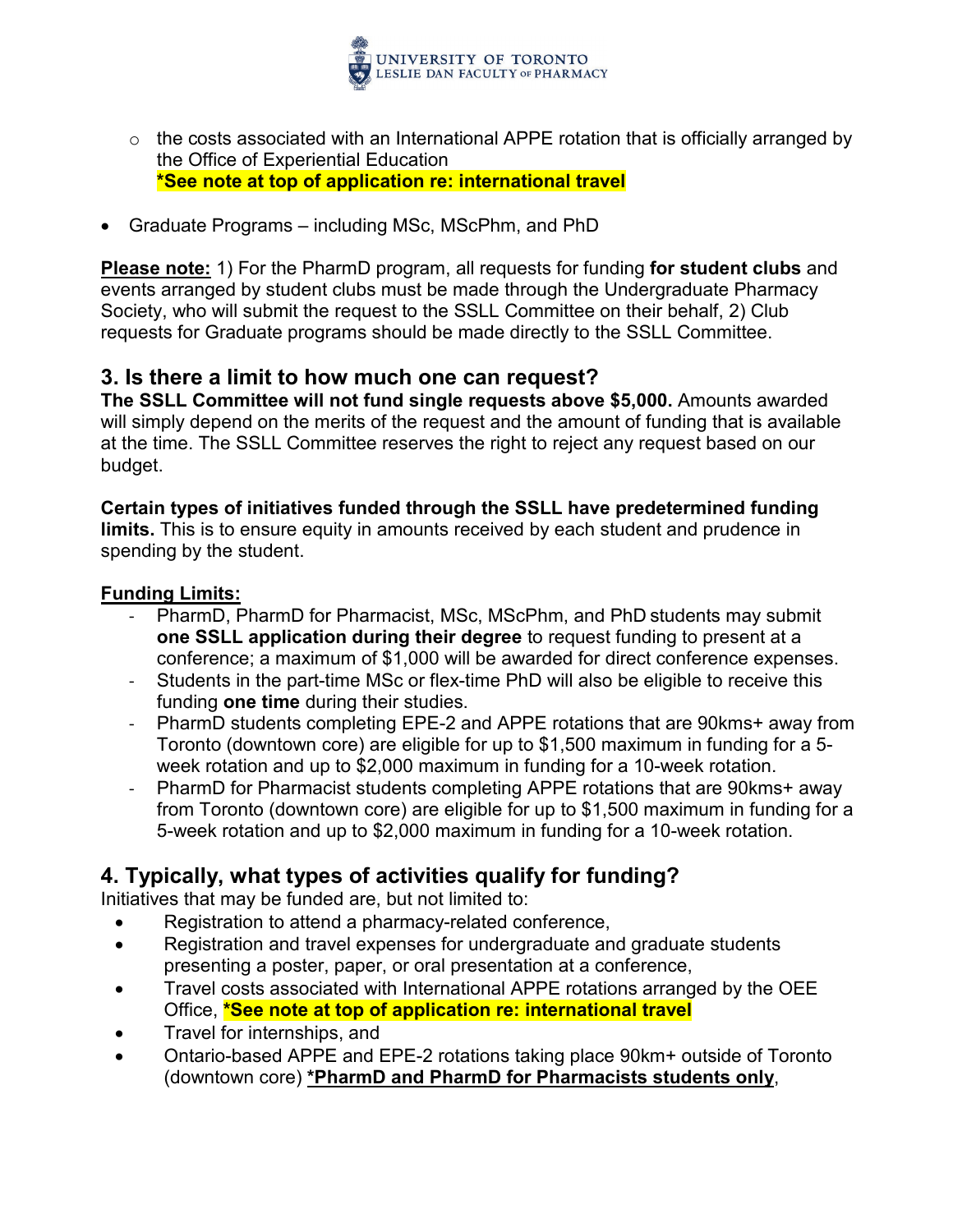

- Student Events \***PharmD students please contact the UPS to apply for funding**, Student Clubs \***PharmD students please contact the UPS to apply for funding**.
- **SSLL will only reimburse direct conference expenses such as:**
- Transportation to and from the conference
- Accommodation
- Conference registration cost
- Food to follow the per diem rates on the U of T Expense Reimbursement Checklist
- Transit to and from airport, train or bus station
- Poster costs *i.e.*, printing costs

To receive reimbursement for presenting and attending a conference, students must submit documentation and proof of payment from the conference that confirms that they were accepted to present.

#### **For domestic APPE and EPE-2 rotations:**

- Students may apply for support for Ontario-based EPE-2 and APPE rotations located in geographic areas at least 90kms+ outside of Toronto (downtown core).
- Students may only apply for funding for expenses above what they would pay to complete their APPE rotation less than 90kms outside of Toronto. This includes things like airfare, bus fare, GO Transit, accommodation, and other travel-related expenses. This does not include food and beverage or personal items.
- Students can only apply for reimbursement for expenses associated with experiential rotations approved by the Office of Experiential Education. \*Students are not required to email OEE/show proof of approval.

#### **For international APPE rotations**

#### **\*See note at top of application re: international travel**

- Students may apply for funding for expenses, such as airfare, accommodation, vaccinations, visas, and other travel-related expenses. This does not include food and beverage or personal items.
- Students can only apply for reimbursement for expenses associated with experiential rotations approved by the Office of Experiential Education. \*Students are not required to email OEE/show proof of approval.

#### **The SSLL DOES NOT provide funds for:**

- Transportation costs for volunteer activities outside the Faculty
- Gifts for appointed Faculty/Staff members
- Events or initiatives that took place before the application was submitted to the SSLL
- International rotations organized by the students themselves, i.e. not organized through the Office of Experiential Education
- Alcohol for any purpose
- Refreshments and food for student club meetings (refreshments may only be requested if outside guests are present)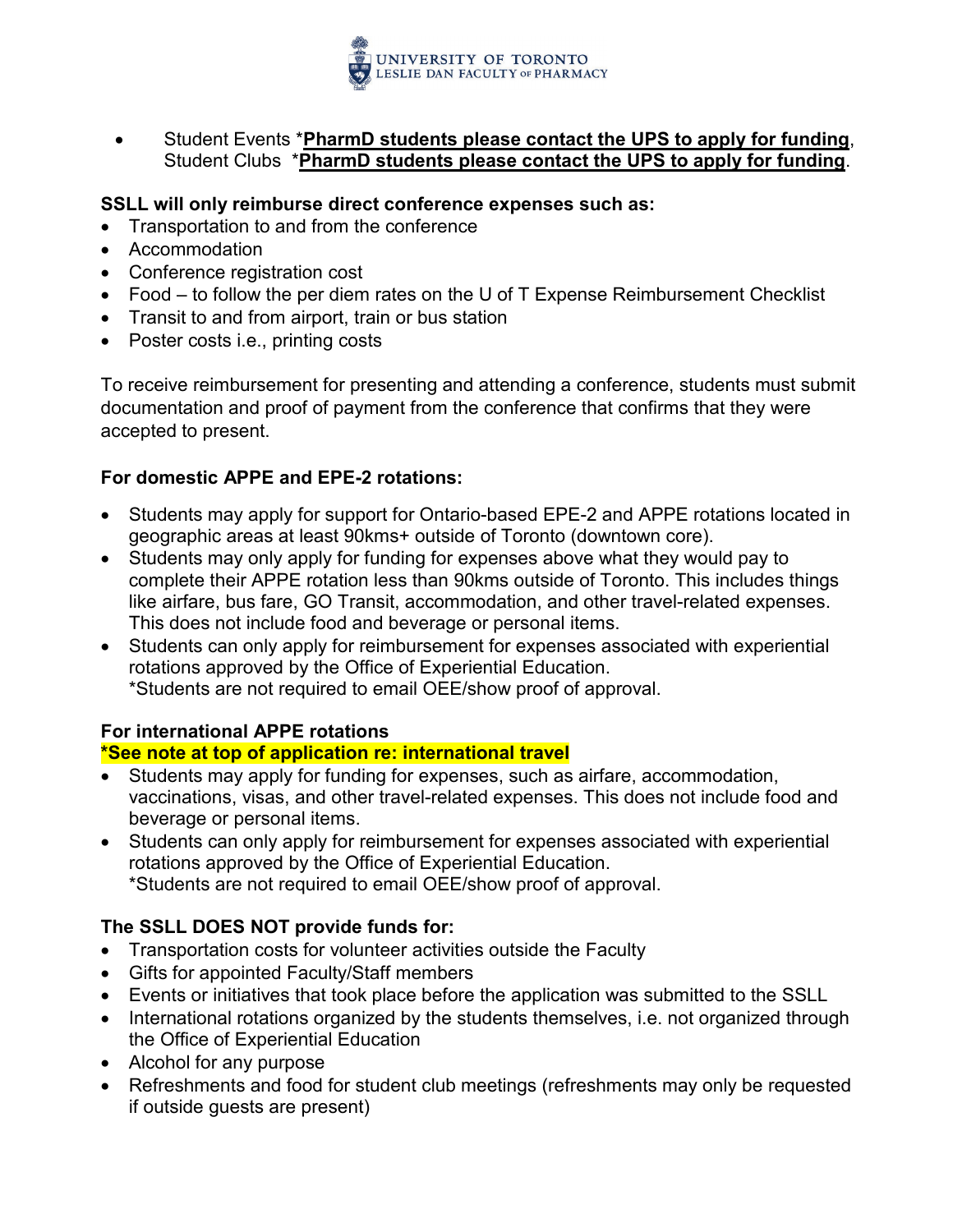

- Per the U of T's Student Club policy, capital assets, such as but not limited to:
	- Electronic equipment
	- Furniture
	- Business cards
	- Club apparel
	- Honoraria, personal compensation

#### **Speaker Gifts:**

Faculty Gift requests must be submitted in the SSLL application and must specify to whom the gifts are for, how many are needed, and what the person is doing. Only guest speakers, volunteers or mentors from **outside** the Faculty are eligible for gifts to be covered by the SSLL. Only LDFP branded gifts obtained through the LDFP Communications team will be eligible to be obtained through the SSLL funding. **Please note:** the SSLL will not reimburse cash for speaker gifts. Gifts and prizes may be awarded to a maximum of \$50 per event.

#### **Student Gifts:**

Student Gift requests must be submitted in the SSLL application. No cash prize money will be awarded. Gifts and prizes may be awarded to a maximum of \$50 per event.

### **5. How does one apply for funding?**

Complete the application form in full, and along with a detailed budget, email it to Laura Warman, SSLL Administrator at **alumni.pharmacy@utoronto.ca**. You will also be required to submit proof of payments, including receipts, etc., when you submit your claim. A detailed claim form and instructions for completion will be emailed to you if your application is approved.

**Students must apply at least 3 weeks before the date of the initiative for which they are applying for funding. The SSLL does not fund any events or activities after they have already taken place.**

### **6. What other documents will I be required to submit?**

For expenses related to events, conference attendance to present a paper, poster, or oral presentation, and EPE-2 and APPE rotations, it is required that all successful applicants submit a written report to the Advancement Office within the month following the date of the event. The report is to include (a) event/conference details, (b) how donor funds were used or how they contributed to the overall objectives of the project or event, and (c) explanation of the significance of the event to the student university experience.

### **7. Are there events that are guaranteed funding year after year?**

No, an application for funding is required every year.

## **8. How long does it take to learn if an application has been approved?**

You will receive notification no later than three weeks following the date of submission.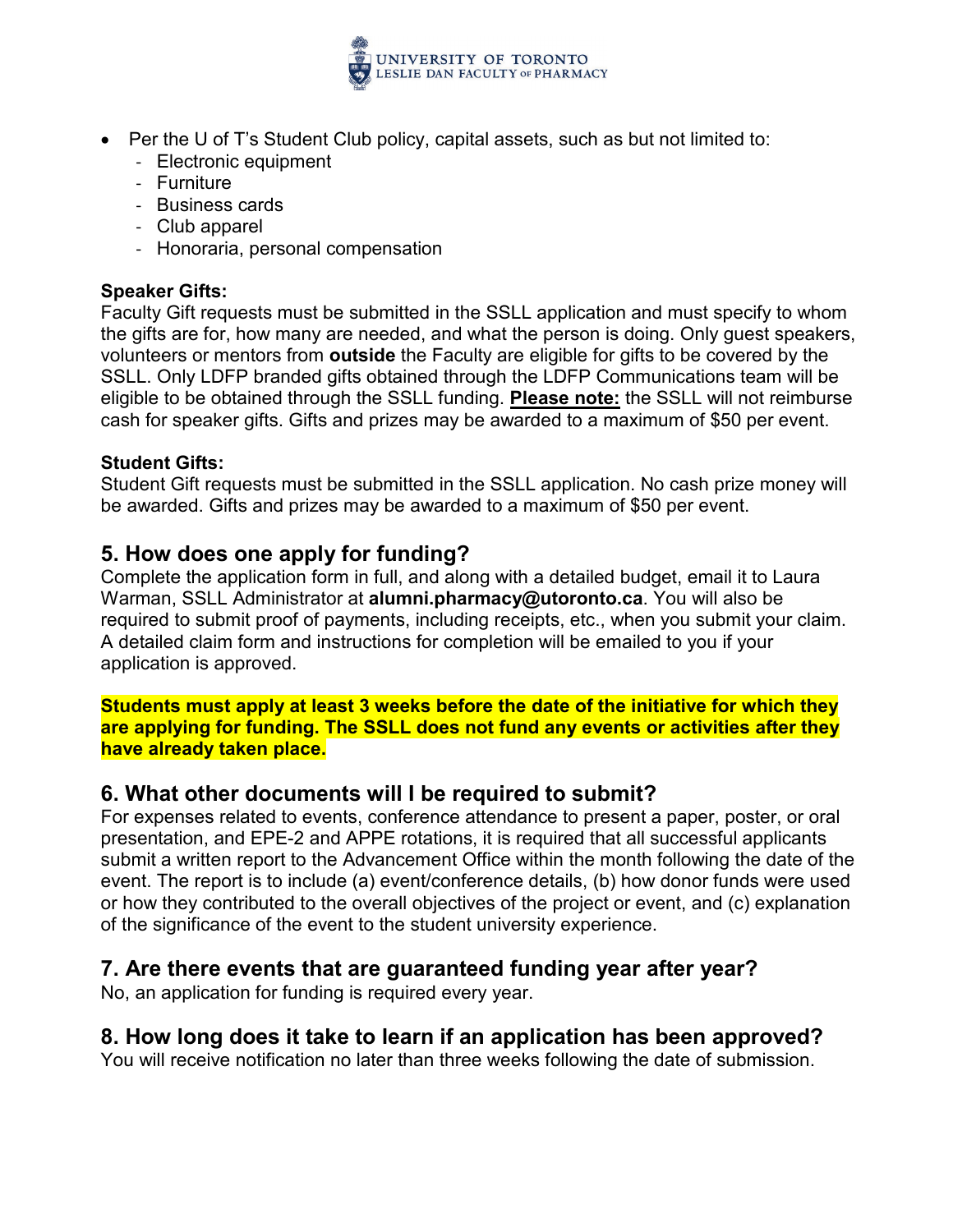

## **9. How does one actually receive funds?**

Funds are provided after the event or activity upon submission of an Expense Reimbursement Form and required documentation. Students presenting and attending a conference must submit documentation and proof of payment from the conference that confirms that they were accepted to present. Proof of payment and all original receipts, documents, travel vouchers (boarding passes) and any other relevant information relating to how the money was spent must be included.

Documentation must be submitted within 30 days to the Advancement office.

**Reimbursements will be issued to the student applicant who incurred expenses. In the event a name of a parent, guardian and/or individual other than the student's name appears on proof of payment or other documentation, this should be noted upon submission.** 

**For domestic EPE-2 and APPE rotations:** parent, guardian, and/or individual names other than the student, should not appear on lease agreements.

Please email **alumni.pharmacy@utoronto.ca** to review your documentation.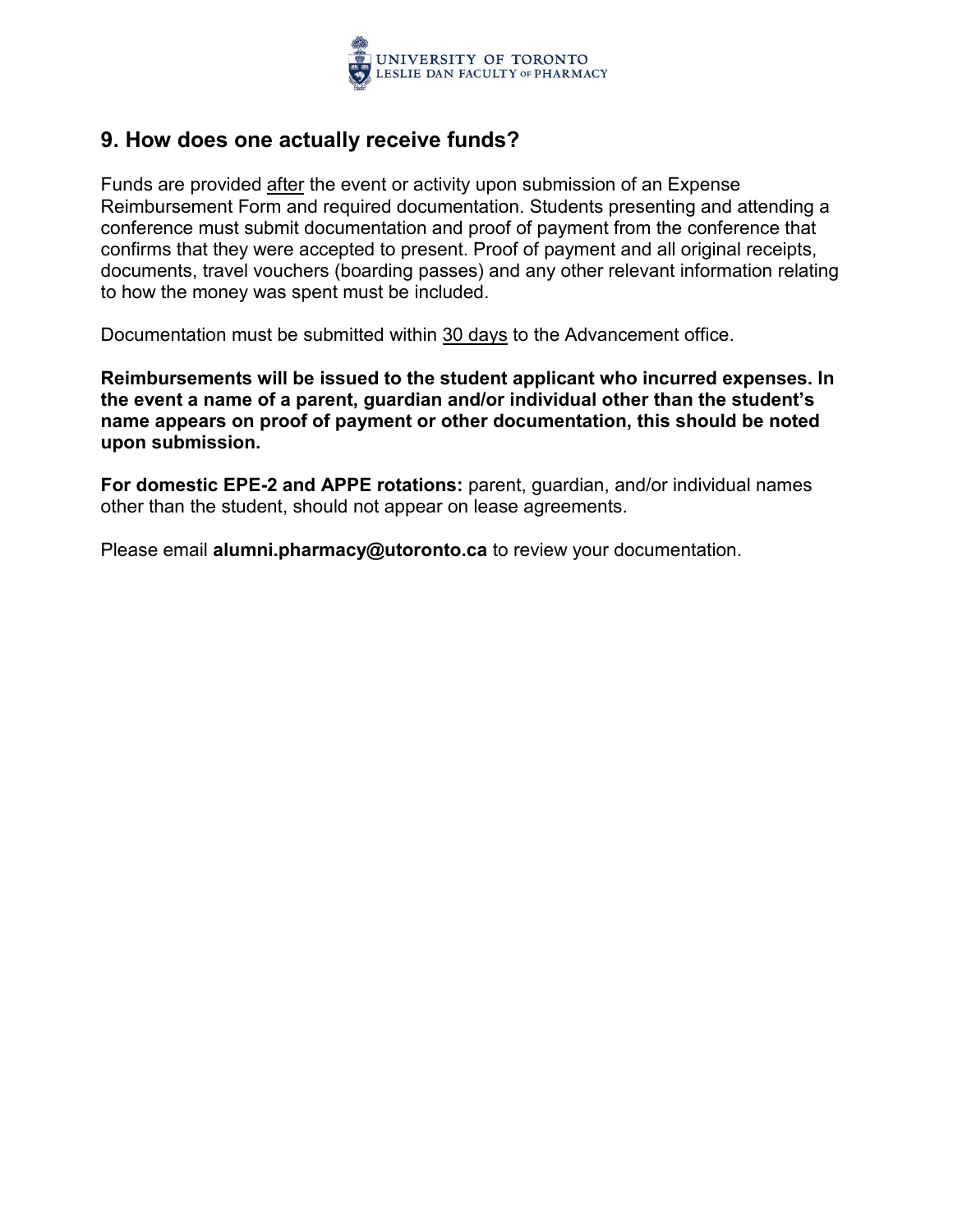

## **APPLICATION FOR FUNDING**

#### **Contact Information**

| <b>Name</b>                                   |  |
|-----------------------------------------------|--|
| <b>UPS, PSGSA Position</b><br>(if applicable) |  |
| Degree (Full Name)                            |  |
| <b>Graduating Year</b>                        |  |
| <b>E-mail Address</b>                         |  |
| <b>Telephone Number</b>                       |  |

### **SLL Funding Overview**

**Event / Initiative / Project / Expense:**

**Please describe what you are applying for:**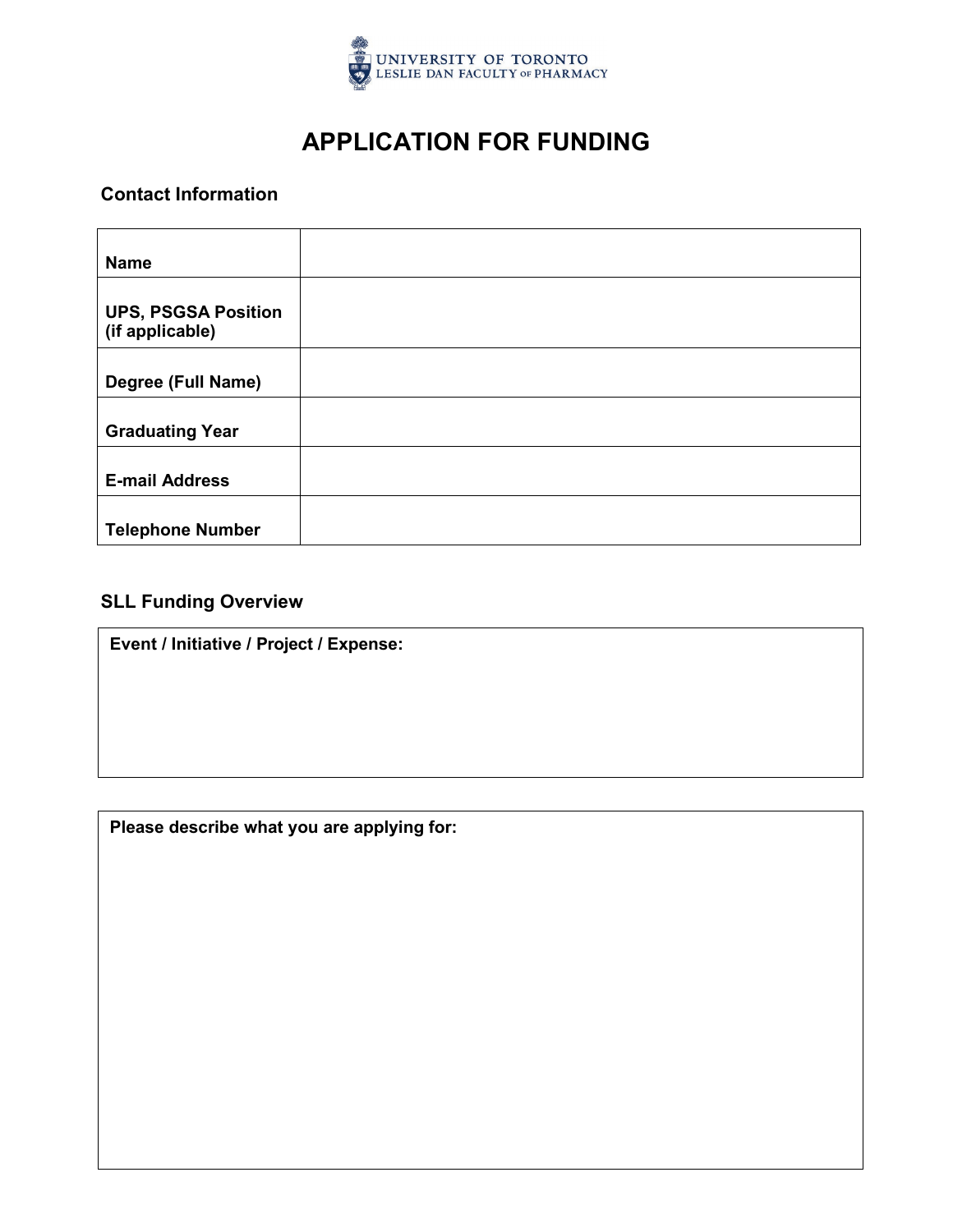

**Rationale for funding** (include benefit to the Faculty and students, how many will benefit, etc.):

**Date of event:** 

**Date funding is required by:** 

#### **Amount sought**

(include a budget outline that shows ALL sources of funding, including the SSLL Fund):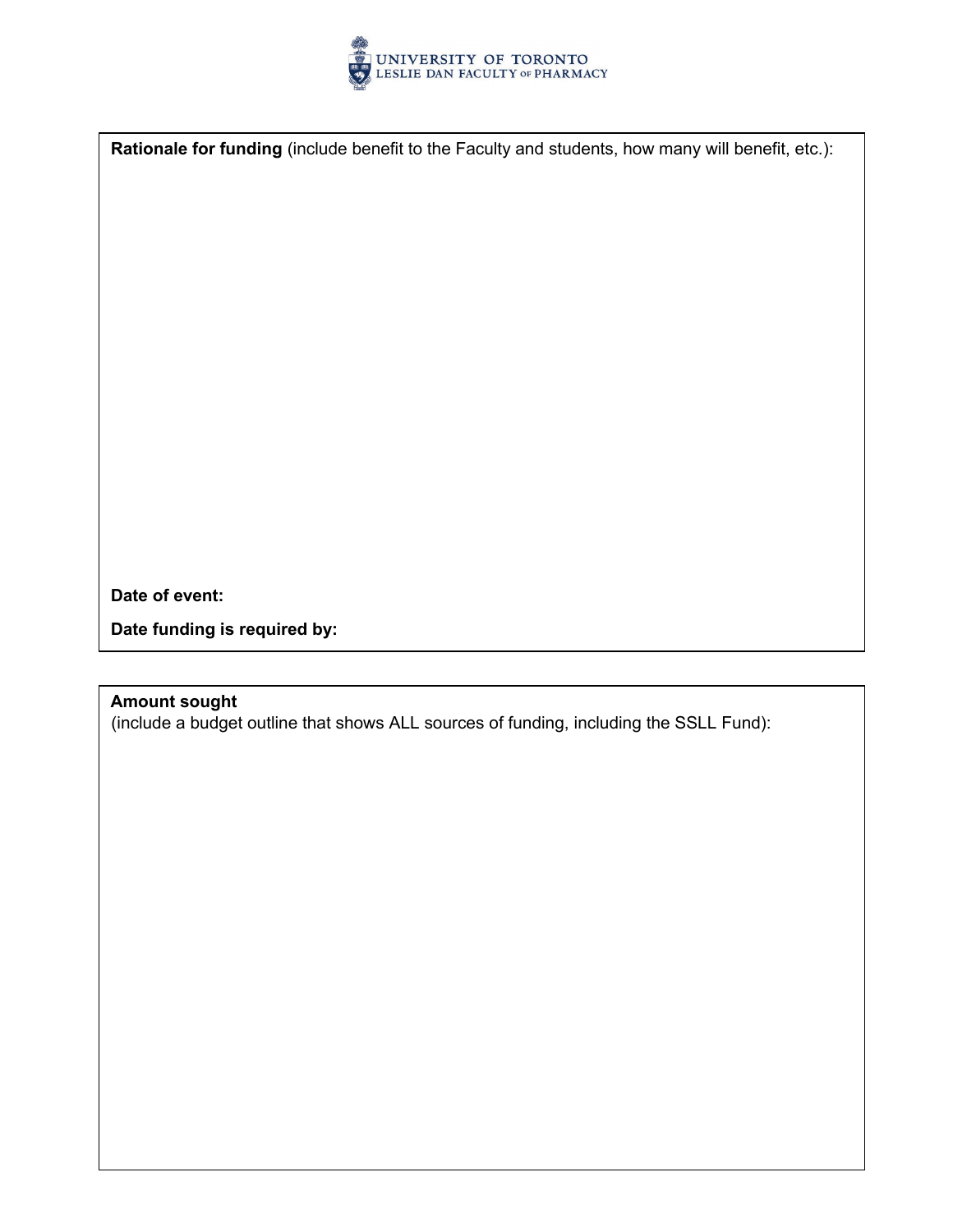

**Indicate how you are going to thank and recognize the SSLL Fund for its support and how their support will be publicized:**

#### **Important Information for the Applicant**

- 1. Funds are provided after the expense has incurred and upon submission of required documentation.
- 2. Recipients must submit proof of payment and all original receipts, documents, travel vouchers (boarding passes) and any other relevant information relating to how the money was spent. Documentation must be submitted within 30 days.
- 3. Recipients must provide photographs, follow-up report, and any other information that can be featured in Faculty promotional materials or newsletters.
- 4. Your Program Director or PI must review and be supportive of your application, and indicate their support by signing below.
- 5. For all applications related to APPE or EPE-2 costs for travel 90kms+ from Toronto, you must obtain verification of your rotation from a member of the Office of Experiential Education.

\_\_\_\_\_\_\_\_\_\_\_\_\_\_\_\_\_\_\_\_\_\_\_\_\_\_\_\_\_\_\_\_\_\_\_\_ \_\_\_\_\_\_\_\_\_\_\_\_\_\_\_\_\_\_\_\_\_\_\_\_\_\_\_\_

Student signature **Date** 

#### **Program Director or PI Support**

Please provide 1-2 sentences on why you are supporting this applicant on their initiative:

\_\_\_\_\_\_\_\_\_\_\_\_\_\_\_\_\_\_\_\_\_\_\_\_\_\_\_\_\_\_\_\_\_\_\_\_ \_\_\_\_\_\_\_\_\_\_\_\_\_\_\_\_\_\_\_\_\_\_\_\_\_\_\_\_

Signature of Program Director or PI Date

\_\_\_\_\_\_\_\_\_\_\_\_\_\_\_\_\_\_\_\_\_\_\_\_\_\_\_\_\_\_\_\_\_\_\_\_ Name of Program Director or PI *(Please Print)*